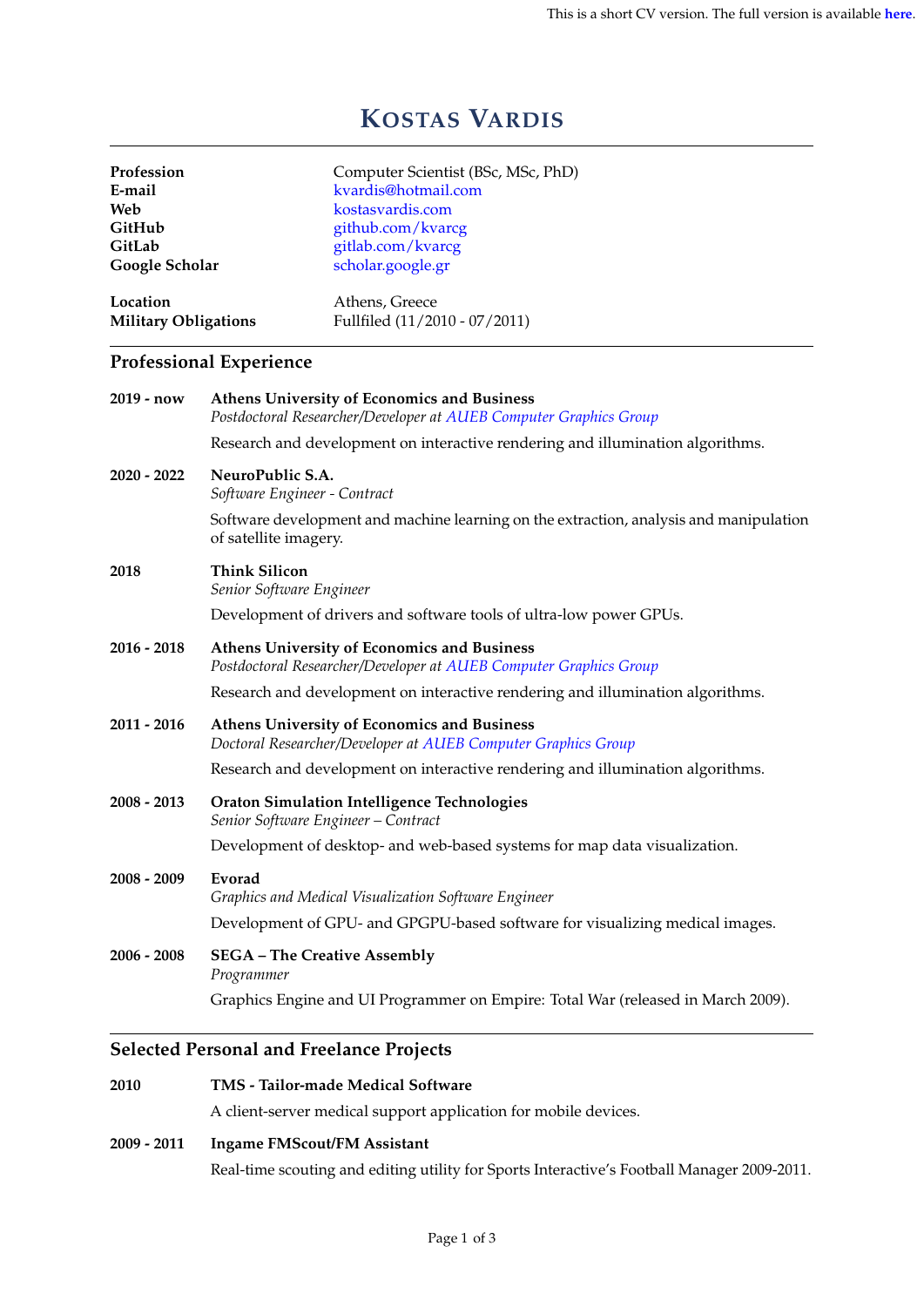#### **Research**

- [1] N. Vitsas, **K. Vardis**, and G. Papaioannou, "**Sampling Clear Sky Models using Truncated Gaussian Mixtures**," in *Eurographics Symposium on Rendering - DL-only Track*, A. Bousseau and M. McGuire, Eds., The Eurographics Association, 2021.
- [2] **K. Vardis**, A. A. Vasilakis, and G. Papaioannou, "**Illumination-driven Light Probe Placement**," in *Eurographics 2021 - Posters*, J. Bittner and M. Waldner, Eds., The Eurographics Association, 2021.
- [3] I. Evangelou, G. Papaioannou, **K. Vardis**, and A. A. Vasilakis, "**Fast Radius Search Exploiting Ray Tracing Frameworks**," *Journal of Computer Graphics Techniques (JCGT)*, Feb. 2021.
- [4] I. Evangelou, G. Papaioannou, **K. Vardis**, and A. A. Vasilakis, "**Rasterisation-based Progressive Photon Mapping**," *The Visual Computer*, Jul. 2020.
- [5] A. A. Vasilakis<sup>\*</sup>, K. Vardis<sup>\*</sup>, and G. Papaioannou, "A Survey of Multifragment Rendering," Computer Graphics Forum, 2020 (\*these authors contributed equally to this work).
- [6] N. Vitsas, A. Gkaravelis, A. A. Vasilakis, **K. Vardis**, and G. Papaioannou, "**Rayground: An Online Educational Tool for Ray Tracing**," in *Eurographics 2020 - Education Papers*, The Eurographics Association, 2020.
- [7] A. A. Vasilakis<sup>\*</sup>, K. Vardis<sup>\*</sup>, G. Papaioannou<sup>\*</sup>, and K. Moustakas, "Variable k-Buffer using Importance Maps," in *EG 2017 - Short Papers*, The Eurographics Association, 2017 (\*these authors *contributed equally to this work)*.
- [8] G. Papaioannou, T. Schreck, A. Andreadis, P. Mavridis, R. Gregor, I. Sipiran, and **K. Vardis**, "**From Reassembly to Object Completion: A Complete Systems Pipeline**," *Journal on Computing and Cultural Heritage*, 2017.
- [9] **K. Vardis**, "**Efficient Illumination Algorithms for Global Illumination In Interactive and Real-Time Rendering**," Ph.D. dissertation, Department of Informatics, Athens University of Economics and Business, 2016.
- [10] **K. Vardis**, A. A. Vasilakis, and G. Papaioannou, "**DIRT: Deferred Image-based Ray Tracing**," in *Eurographics/ ACM SIGGRAPH Symposium on High Performance Graphics*, The Eurographics Association, 2016.
- [11] **K. Vardis**, A. A. Vasilakis, and G. Papaioannou, "**A Multiview and Multilayer Approach for Interactive Ray Tracing**," in *Proceedings of the ACM SIGGRAPH Symposium on Interactive 3D Graphics and Games*, ACM, 2016.
- [12] **K. Vardis**, G. Papaioannou, and A. Gkaravelis, "**Real-time Radiance Caching using Chrominance Compression**," *Journal of Computer Graphics Techniques (JCGT)*, Dec. 2014.
- [13] A. Gkaravelis<sup>\*</sup>, C. Kalampokis<sup>\*</sup>, G. Papaioannou<sup>\*</sup>, **K. Vardis**<sup>\*</sup>, and A. A. Vasilakis<sup>\*</sup>, "**STAR on Interactive Global Illumination Techniques and Inverse Lighting Problems**," Athens University of Economics and Business, Tech. Rep., Aug. 2014 (\*authors listed in alphabetical order).
- [14] **K. Vardis**, G. Papaioannou, and A. Gaitatzes, "**Multi-view Ambient Occlusion with Importance Sampling**," in *Proceedings of the ACM SIGGRAPH Symposium on Interactive 3D Graphics and Games*, ACM, 2013.

#### **Teaching Experience**

*Teaching Assistant - Computer Science BSc*

| Computer Graphics | Winter semester  | 4th year course |
|-------------------|------------------|-----------------|
| Databases         | Eastern semester | 2nd year course |

# **Education**

- **2011 2016 PhD in Computer Graphics**, Athens University of Economics and Business, Greece
- **2004 2005 MSc in Virtual Environments and Visualization**, University of Hull, UK
- **2001 2004 BSc (Hons) in Computer Science**, University of Sussex, UK